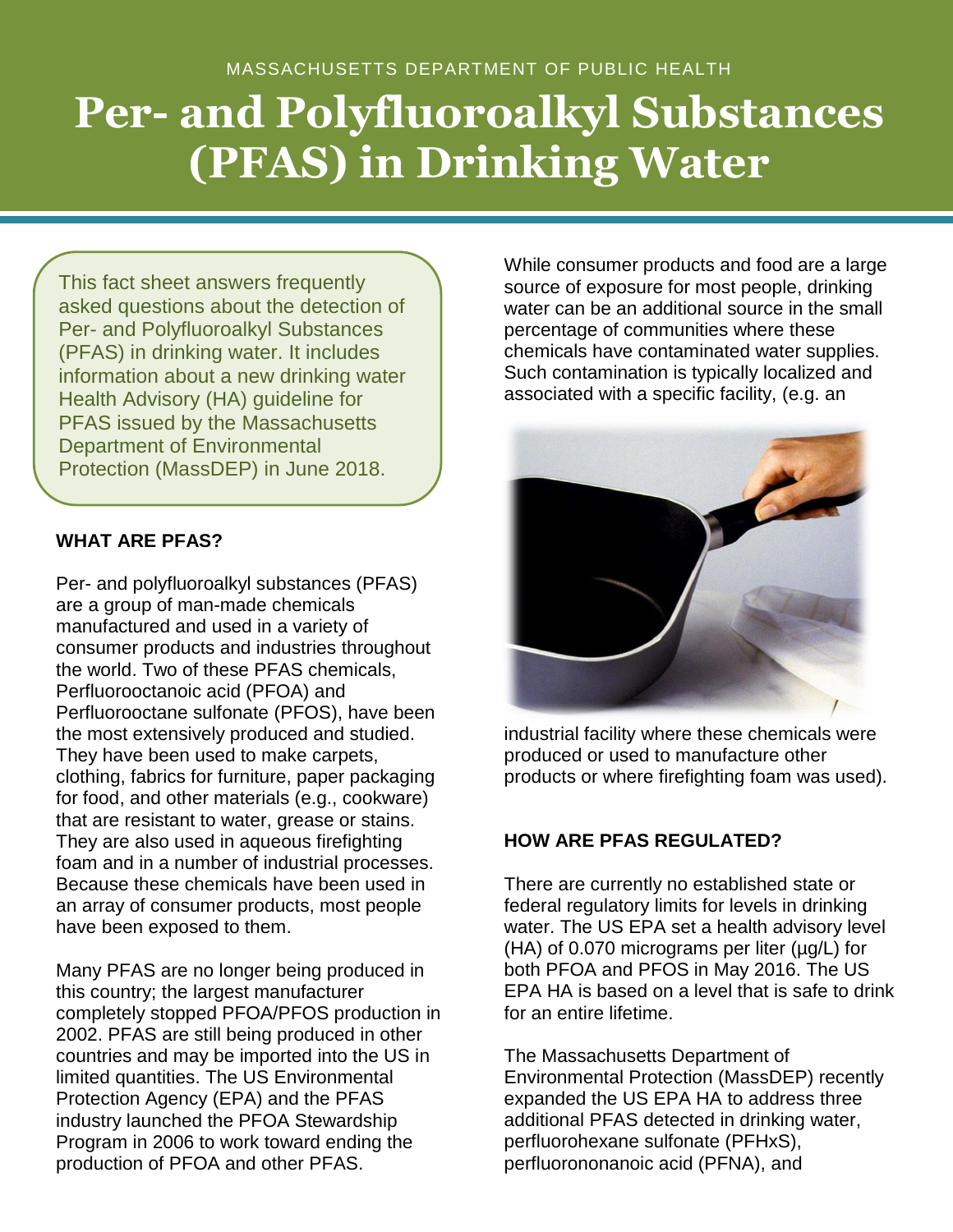perfluorohepatanoic acid (PFHpA). MassDEP recommends a level of 0.070 µg/L in drinking water for PFOA, PFOS, PFHxS, PFNA, and PFHpA, individually or added together.

MassDEP also recommends compliance with this level for short-term (weeks to months) PFAS exposures during pregnancy and breastfeeding. This recommendation means that pregnant women, nursing mothers, and infants should not consume water when the level of the five PFAS, individually or added together, is above 0.070 μg/L.

## **HOW CAN PFAS AFFECT MY HEALTH?**

There are many gaps in the current scientific literature, but it is believed that PFAS may affect human health. Most research is based on animal studies and scientists are still unsure of the difference between how animals and humans respond to PFAS. PFAS exposures in these studies have been associated with changes in thyroid, liver, and kidney function, as well changes in hormone levels. PFOA and PFOS have also been shown to cause developmental effects to fetuses during pregnancy and in breastfed infants.

# **CAN PFAS CAUSE CANCER?**

There is no conclusive evidence that PFAS cause cancer, though several animal studies and legal cases have identified a possible link between them. The EPA reports there is suggestive evidence that PFOA and PFOS can increase the risk of cancer. Both the EPA and the National Toxicology Program are continuing research on the cancer potential of PFAS.

#### **WHAT IS MY RISK IF I DRANK WATER ABOVE THE MassDEP HEALTH ADVISORY LEVEL?**

Drinking water at a level above MassDEP's HA does not necessarily mean that health risks are expected. This is because the HA is based on a level that is safe to drink for an entire lifetime. By convention, a value such as the HA is used as a "screening" value that is designed to overestimate exposure and ensure that sensitive individuals are protected. For example, the HA assumes that individuals drink only contaminated water and are also exposed to PFAS from sources beyond drinking water, such as food. Several safety factors are additionally applied to account for the differences between animals and humans and the differences from one human to another human. Under this scenario, a risk would be expected only if an individual continuously drinks only contaminated water at a level significantly higher than the HA.

# **WHAT SHOULD I DO TO LIMIT EXPOSURE?**

PFAS are found at low levels in the environment, consumer products, and food, so it is nearly impossible to eliminate all exposure. If PFAS contamination has been identified in your drinking water, there are several ways to limit your exposure such as drinking and cooking with bottled water, and using premixed baby formula, or bottled water for reconstituting powdered formula. Routine showering and bathing are not significant sources of exposure.